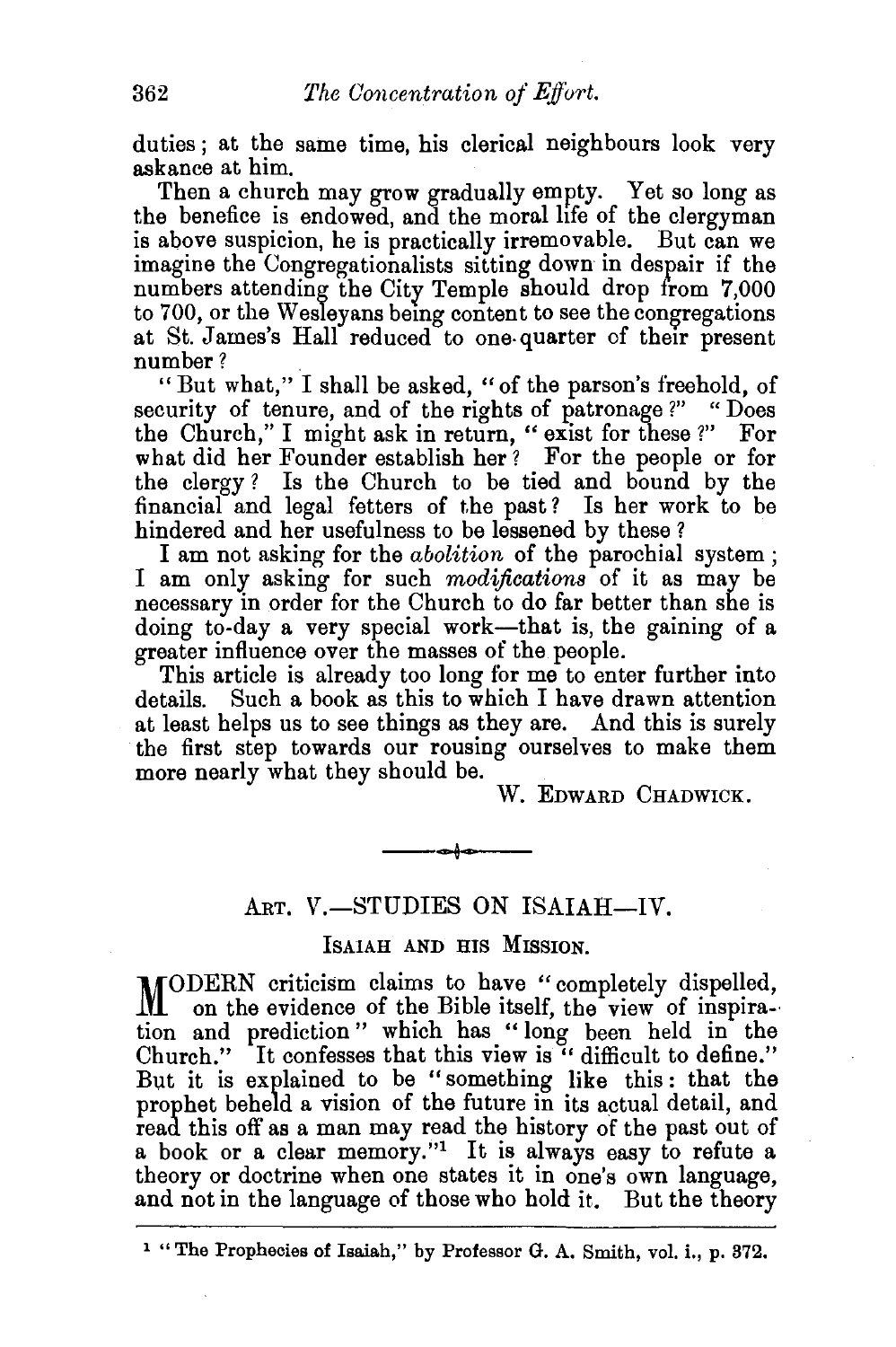of inspiration which it is thus attempted to set aside is not " something like " what the writer has described, but " something" very unlike it. Nowhere, save in the prophecies of Daniel, do we find clear and detailed statements, like history written beforehand. The rest of the prophecies are shadowy, mysterious, broad in outline, and, as a rule, decidedly vague in detail, though occasionally, as every student of prophecy knows, certain remarkable touches of detail are introduced, which have been most wonderfully fulfilled in the history of One, and One only. So far from the "evidence of the Bible itself" "dispelling" such a view of prophecy, it has for nineteen centuries been held by men of equal or superior intelligence to that of the modern critic-men who are quite as competent judges of "evidence" as he can possibly beto have established the fact that the prophets did foreshadow beforehand events which no " moral and religious convictions," however "pure," nor any "knowledge" they could have possessed of "certain fundamental laws of God," nor any amount of "loyalty to" such laws, could have enabled them to foresee.<sup>1</sup> That some-perhaps a good many-of the prophecies contained in the prophetical writings may be explained on naturalistic grounds such as these we are not concerned to deny. But that they *all* can be thus explained is a view which any candid and unbiassed inquirer can see to be altogether "dispelled" by the "evidence" Holy Writ contains. There is nothing in such a sweeping demolition of the prophetical element in Scripture, until lately believed to be one of the strongest evidences for revealed religion, which appears to us either " profitable " or " edifying," but much that is the very reverse. We put it to those of our countrymen who, as Dr. Pusey used to say, are wont to admit the force of an objection without seeing whither it may lead them, whether there remain any evidence for the Divine personality of Christ, any distinction, save perhaps in degree, between Him and other religious teachers, any objective authority whatever for the truth of our holy religion, if the evidence from prophecy, from miracles, from historical documents, and from the supernatural Divine guidance of those specially commissioned to teach in God's name-known hitherto as inspiration-be thus unceremoniously ordered out of court.

' We hear a great deal about the "evolution " of Divine

.

<sup>1</sup>Professor G. A. Smith, "The Prophecies of Isaiah," *ibid.* The Professor goes on to say that " Isaiah prophesied and predicted all he did from loyalty to two simple truths-that sin must be punished, and that the people of God must be saved." That Isaiah was loyal to these truths is cheerfully admitted, but that this could have accounted for "all" his predictions is one of the many unproved assertions of the critics.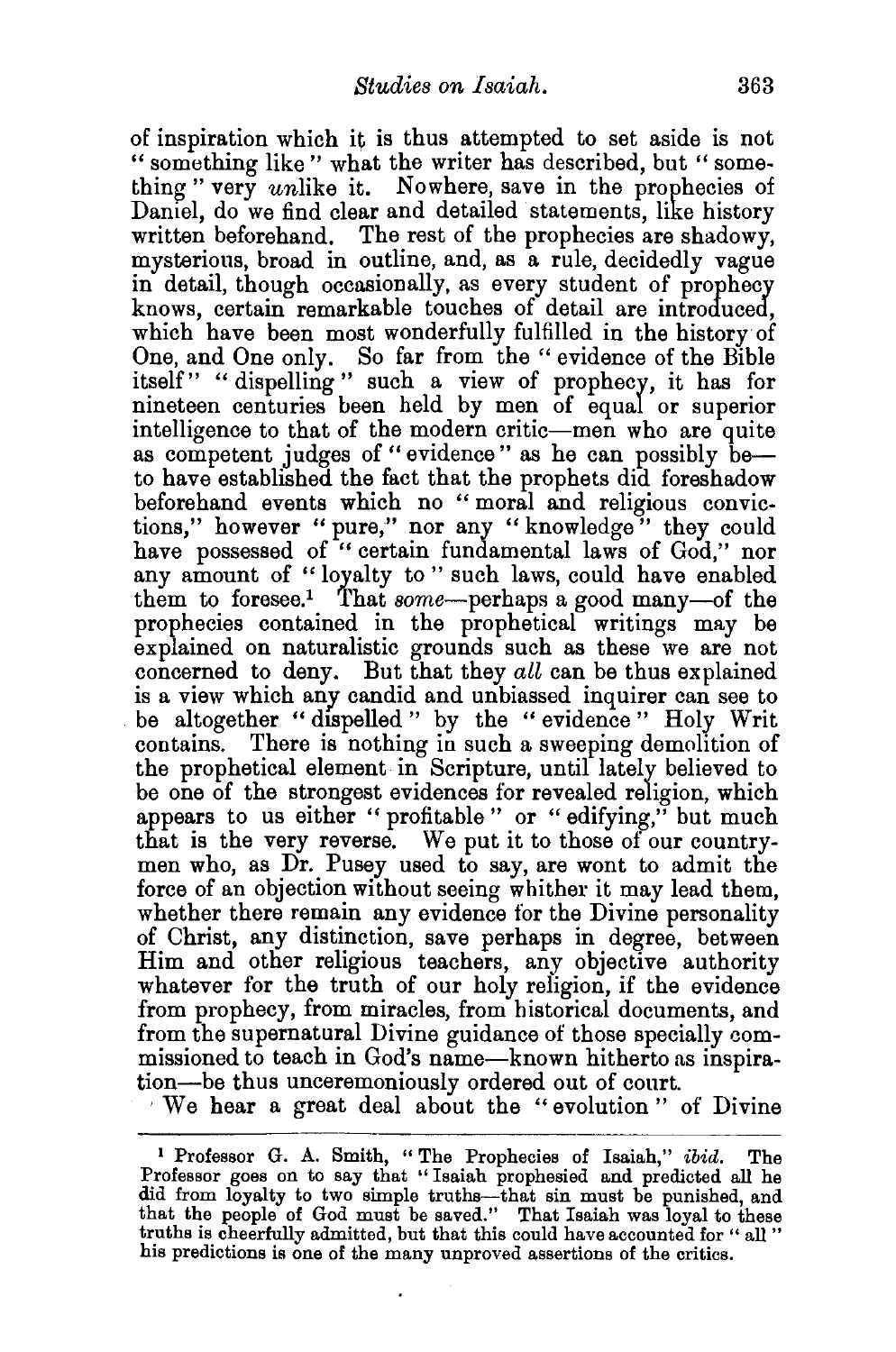revelation in these days. No doubt there was such an evolution, though not such an evolution as the critics are willing to grant. The true evolution of Divine truth can only be understood by conceiving of the prophet as he has for 3,000 years been conceived of-namely, as the supernaturally inspired guide of God's people, and the authoritative unfolder of the spiritual principles which underlie His laws. Modern criticism does not *disprove* his existence. It does not even attempt to do so, as any of its readers may see for themselves. It simply ignores it or denies it point-blank, and then, as usual, calls this denial a " proof." But on the assumption-by no means an unreasonable one-that the Jews knew as much about the course of their own history as a modern critic, the position of the prophet in the elder Dispensation is a cardinal point of the whole system. We read in Deut. xviii. 15-23 what his functions were. We assume, it is true, that Deuteronomy, by whomsoever written, was early and authentic. It has never been proved to be otherwise, save on assumptions which no one has a right to make. Moses, Deuteronomy tells us, was a prophet who spoke with authority from God. In time to come (there is no "vision" here, we may observe, " of the future in actual detail," "read off" as one "may read out of a book") another prophet was to arise, who should speak with at least equal authority, and, we may presume, should "set in order the things that were lacking" in the work of his predecessor. Meanwhile a succession of prophets was to be maintained, men who should instruct God's people in their duties; and a very simple criterion was given to the people whereby they might know whether they were to give heed to their teacher or not-namely, the fulfilment or non-fulfilment of their predictions. This is part of the " evidence " which the Bible contains as to the facts of " inspiration " and " prediction." We may, of course, accept or reject that evidence, just as we may accept or reject the religion it presupposes. There is only one thing we are *not* free to do, and that is to overlook or ignore it. And this is precisely the one thing which the modern critic asks us to do.

A succession of such prophets, then, arose to teach, and, when need required, to vindicate the Divine "statutes and judgments." In the time of the Judges they appeared but seldom. At length Samuel arose, and his successful predictions marked him out as the coming civil and religious reformer of his day. But we may safely say that, had no Israel existed before his time, as some critics would have us believe, or had no Divine "statutes and judgments" existed for him to appeal to, his mission must have failed. The prophets gathered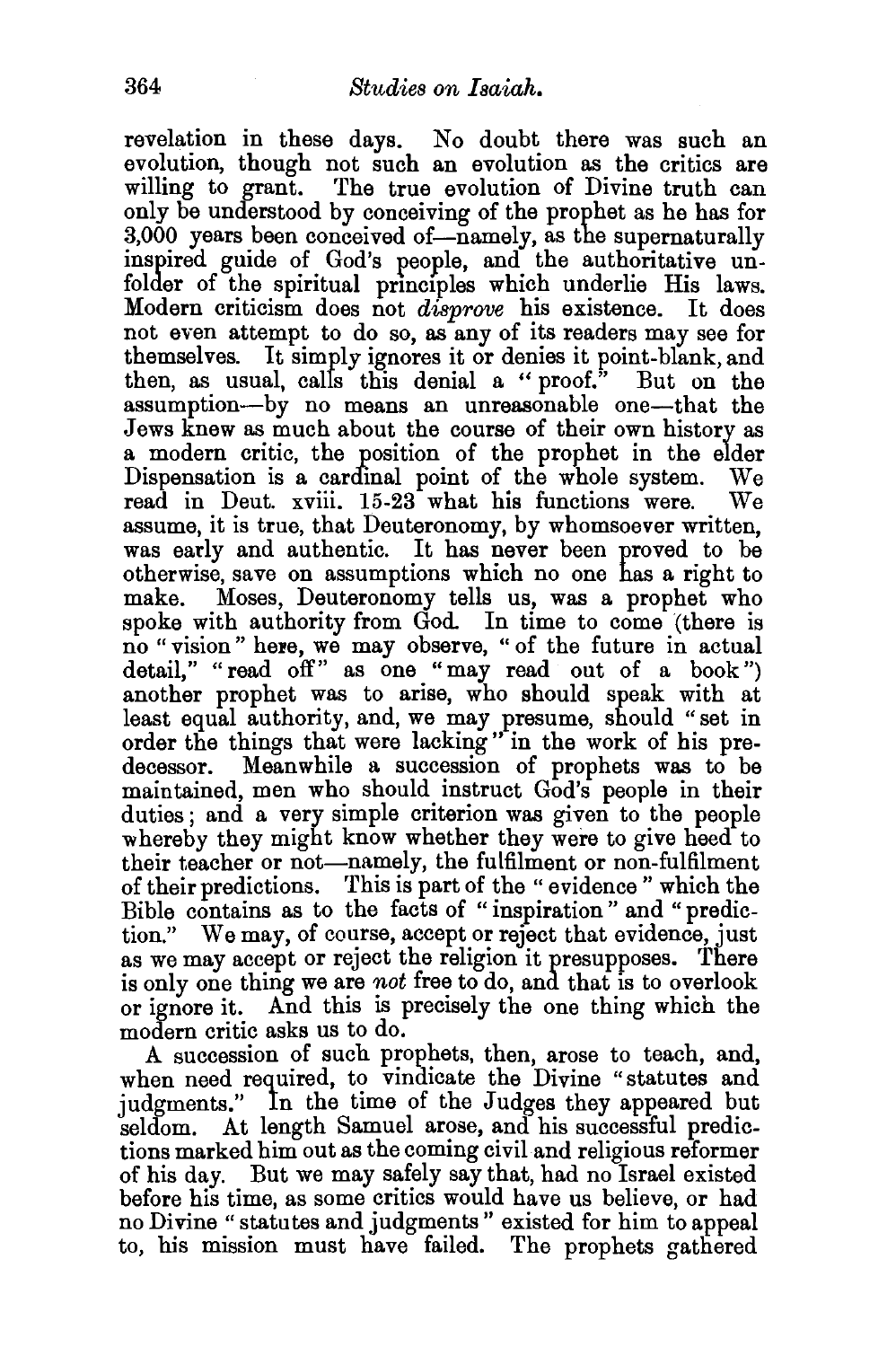round David and his successors at Jerusalem, and to them we owe the national records and their steadfast rebuke of backsliding, be it on the part of the king or on the part of his subjects. But, as has already been intimated, the reign of Ahaz was an epoch of dismay and degradation. Israef had been carried away captive, and Judah was committed to an apostasy more appalling than any yet experienced. It is at critical periods only of 1sraelite history that the supernatural element in revelation comes prominently forward. And so at a moment of overwhelming calamity such as has been described there is an outburst of prophetic, just as at other times there was an outburst of miraculous, energy. Hosea, Amos, Micah, and, above all, the great evangelical prophet Isaiah, are sent to warn the people of their danger. And this they do, not only by their moral elevation of character, and their crushing rebukes of sin, but by unveiling the future in a way which is altogether unexplainable by natural causes. One characteristic all the prophets had in common, and it is reflected in the Psalms, which translate the prophetic utterances into the language of the sanctuary. It is their profound conviction of the uselessness of mere outward observance when unaccompanied by the disposition to obey the great moral law which the Creator and Saviour of the Jews had given them. Such was the function of the prophets under the law. Such, as history tells us, has been the no less necessary function of the clergy of the Christian Church. And thus is manifested the unity of plan under the law and the Gospel alike. Institutions are given to men far beyond their comprehension or power to obey. And there is a Dispensation of the Spirit, entrusted to God's ministers, to unfold, or, as the popular phrase runs now, to "evolve," the hidden meaning of the Divine precepts, as well as to "hold the mirror up to Nature," and to convict men of their disobedience to such precepts as they were able to understand.

The well-known Church poet Keble describes for us the true idea of the " seer " as it is pictured, not by the modern critic, but by the Scriptures themselves. Every student of Holy Scripture will remember that the picture is based on Balaam's description of the nature of the prophet's vision in Numb. xxiv. 16, 17 :

> "Oh for a sculptor's hand, That thou might'st take thy stand, Thy wild hair floating on the eastern breeze, Thy tranced yet open gaze Fixed on the desert haze As one who deep in heaven some airy pageant sees.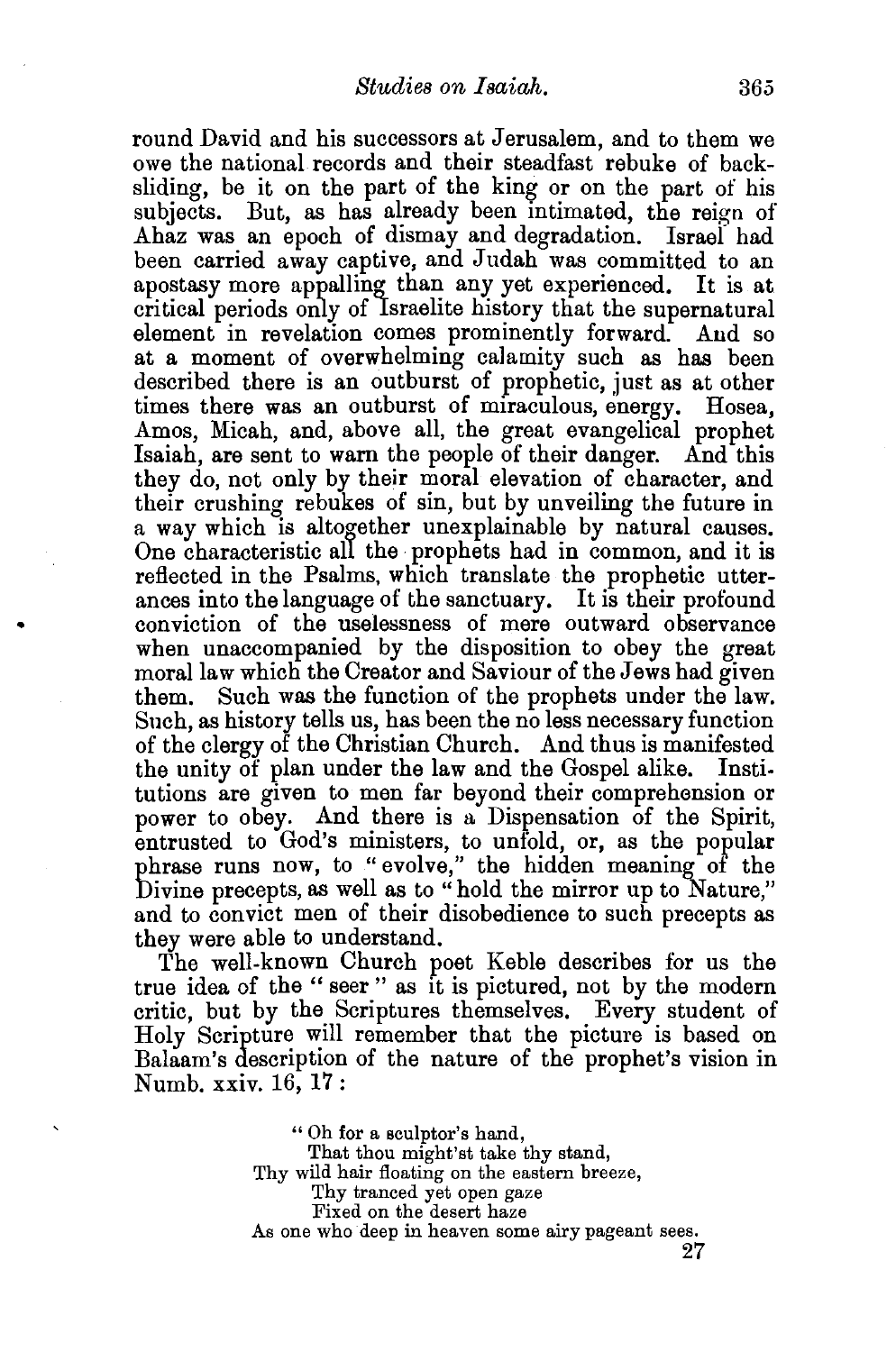'' In outline dim and vast Their fearful shadows cast The giant forms of empires on their way To ruin ; one by one They tower, and they are gone."<sup>1</sup>

Here, we may observe, we do not find " details " presupposed, or history written as "in a book," but the grand broad features of events in outline, though, as in Isaiah and elsewhere, sufficient details may be added here and there to convince the most careless, when the hour for fulfilment has arrived, that the Divine Spirit has revealed things to come by the mouth of His servants. We will add from the same poet another view of the prophet's mission, which is not in conflict with that given above, but which completes its scope:

" He on the rock may bid us stand, and see The outskirts of His march of mystery,

His endless warfare with man's wilful heart. First, His great power He to the sinner shows,

Lo ! at His angry blast the rocks unclose, And to their base the trembling mountains part.

" God is not in the earthquake ; but behold From Sinai's caves are bursting, as of old, The flames of His consuming, jealous ire.

Woe to the sinner, should stern Justice prove His chosen attribute; but He in Love Hastes to proclaim, 'God is not in the fire.' "2

In other words, the prophet bids men understand the principles of Divine evolution-bids them look forward from the present proclamation of God's wrath to a time when, under the dispensation of the Spirit, the voice of conscience shall take the place of the terrors of the law in determining human action. But we need not confine the province of evolution to the visible and natural. We may depend upon it that Imagination, and Awe, and Mystery, and Reverence, and Godly Fear have at least as large a part to play in man's relations with the Invisible as the narrow deductions of a criticism which is strictly bounded by the " things that are seen," and that there are "more things in heaven and earth than are dreamed of" in such a contracted "philosophy."

Of Isaiah's life we have but few details, though even those are far in excess of what as a rule we learn of the writers of the Old and New Testament. Theirs was no vulgar ambition. They desired not notoriety or the praise of men. It was enough for them if they fulfilled the will of the Most High. Isaiah, we are told, prophesied during the reigns of Uzziah and Jotham, but he does not appear to have attained any remarkable prominence until Ahaz became king. Then he

<sup>&</sup>lt;sup>1</sup> Keble, "Christian Year," Second Sunday after Easter.<br><sup>2</sup> *Ibid.*, Ninth Sunday after Trinity.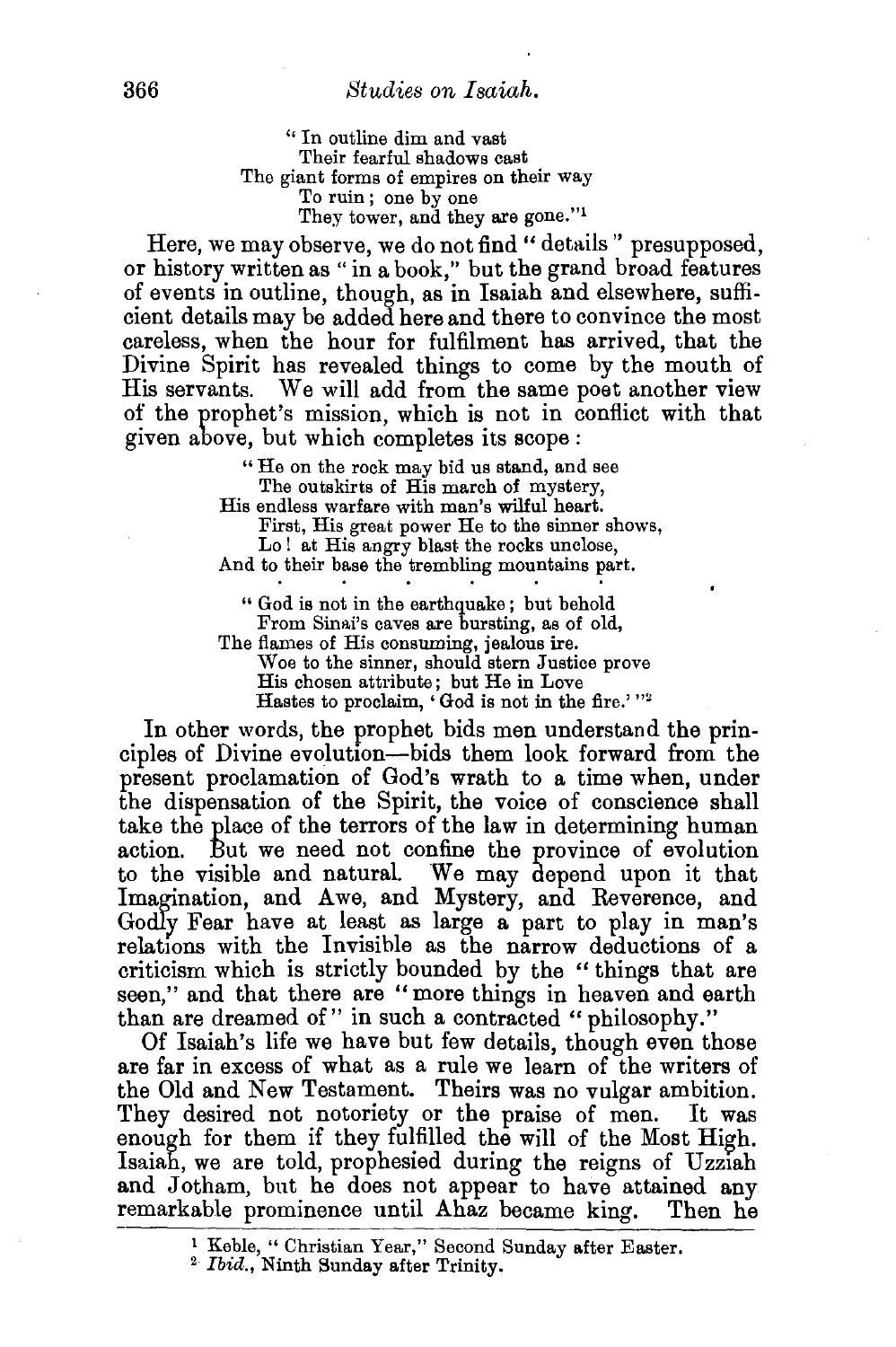stood forward as the antagonist of that monarch in his contempt of the Divine law. It seems most probable, as we have already seen, that the great prologue to his prophecies contained in chap. i. was written in that reign. We hear no more of him until Hezekiah succeeded his ungodly father, and Isaiah at once steps into the commanding position which he held during Hezekiah's whole reign. His influence with the king appears to have been unbounded, and its source was obviously the consistency with which the prophet maintained the superiority of obedience to the revealed law of God over all devices of mere human policy. It is, unfortunately, necessary in the present chaotic state of Biblical criticism to pointout that the whole history of the relations between Isaiah and Hezekiah, as of those at an earlier period between Nathan and David, Elijah and Ahab, Oded and Asa, Jehu and Jehoshaphat, Jehoiada and Joash, are utterly unintelligible, except on the supposition that a religious polity was then in existence of a far more complete and extended character than the four chapters Exod. xx.-xxiii. (with the addition, according to some critics, of a few verses in Exod. xxxiv.). The question must be argued on far larger principles of historical verisimilitude than are contained in the cut-and-dried verbal analysis, and the equally cut-and-dried *a priori* objections, of the critical school.

It is needless to recount the further history of Isaiah, since we find it contained in the book attributed to the prophet. The books of Kings were apparently written by a series of men who had made good their claim to the title of prophet in the way prescribed by Moses, to which reference has already been made, and the historical part of the book of the prophet Isaiah, which is found also in the Second Book of Kings, is obviously Isaiah's contribution to the history of his country. The last time he appears before us is when he prophesies to Hezekiah, on the occasion of the visit of the ambassadors of Merodach-baladan, the future captivity of Judah in that city. To all but the *a priori* critic that prophecy, in the then condition of the world, as far transcends the limits of ordinary human foresight as chaps. xl. to lxvi. can do. It also forms a natural and fitting introduction to those chapters. So far, therefore, as it goes, this fact tends to support the theory of unity of authorship. There is a tradition that Isaiah was one of the victims of the furious persecution which, according to Josephus, Manasseh commenced against the prophets and servants of God. But there is no evidence on which we can rely for the statement. And it is highly improbable that so atrocious a deed could have been passed over without notice by the inspired historians.

 $27 - 2$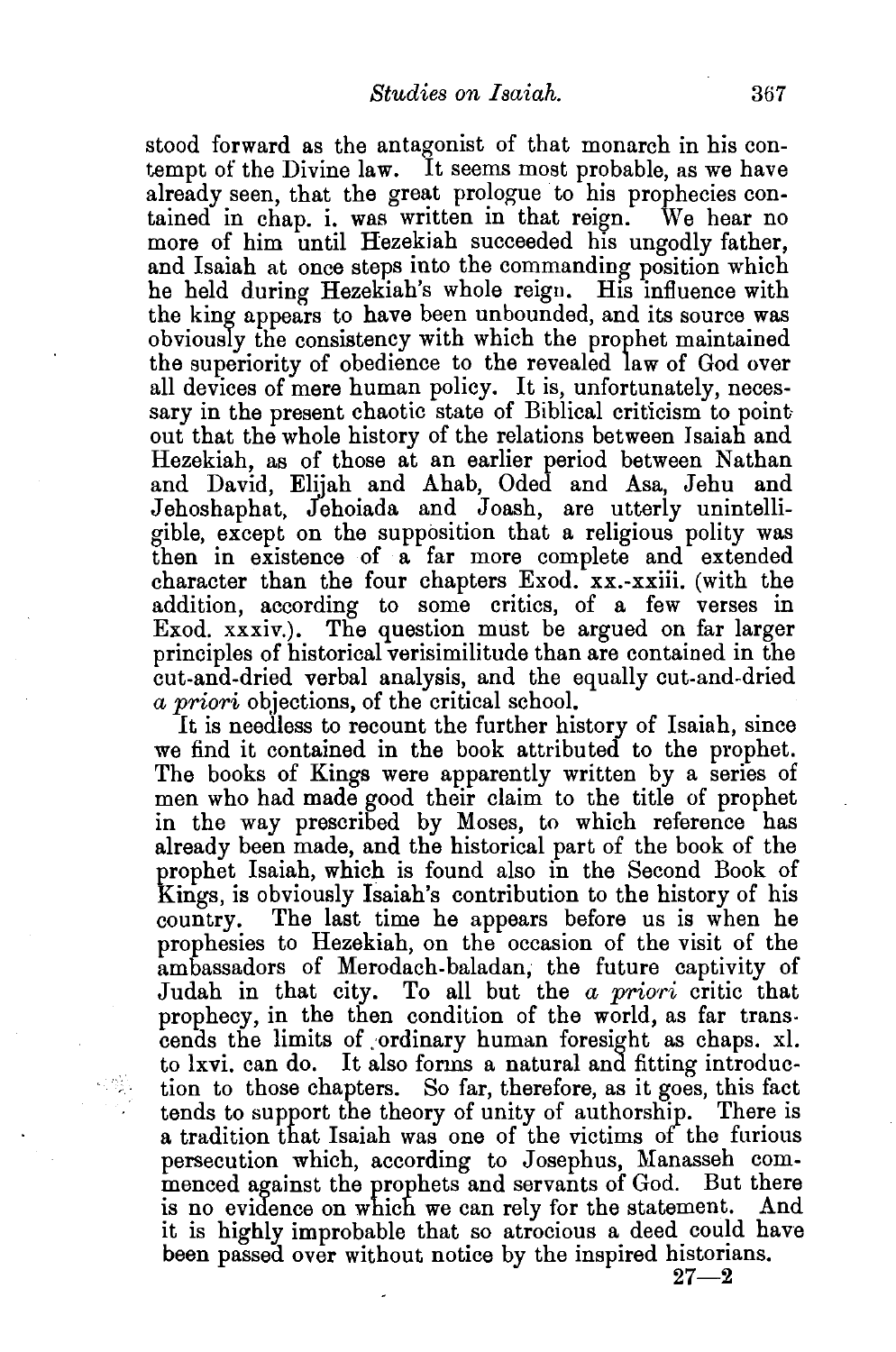We will add a few words on Isaiah's characteristics as a writer. There is a marked difference between his prophecies and those of Jeremiah and Ezekiel. Jeremiah's personal feelings are continually expressed in his writings-his shrinking from the discharge of his uncongenial duties, his anxiety, his appeals for help, his outbursts of distress and apprehension. Ezekiel's personal characteristics stand before us no less clearly. The idiosyncrasies of the prophet's character seem often to have determined the form in which his message was delivered. Thus Ezekiel continually *acts* his message, so to speak. In other words, be is himself a figure or sign of the truths he designs to impress on others. But Isaiah lets drop no hints of his personal character or feelings. Majestic, impassive, eloquent, picturesque, he nevertheless loses his individuality in his message. And in this be is unlike any other prophet. And, be it further observed, these characteristics are as plainly observable in the last twenty-seven chapters of his prophecy as of the rest. Like Ezekiel, he has splendid powers of description. But Ezekiel's descriptive powers chiefly display themselves in matters of human mterest, as in his graphic description in chap. viii. of the abominations wrought in Jerusalem; in his striking picture of tbe career of Aholah and Aholibah ; and in his magnificent invective, in the form of a lamentation, against Tyre and the luxury in which she wallowed. Jeremiah does not often indulge himself in descriptions or figurative passages. His eloquence, which is undeniable, is of a different type. His best description is that in chap. xiv. 1-6 of the dearth; but its beauty consists, not in its grandeur of conception, but in its vividness of detail. Isaiah stands alone, whether it be in his powerful indictment of the iniquity of his nation, and their tendency to prefer obedience to positive rather than moral precepts (chap. i. ; *cf.* xxxiii. 15 ; xliii. 23, 24), or in his vivid descriptions of Nature in its relation to man (chap. xxxv.; *cj.* xli. 18; xlii. 7; xliii. 19, 20; li. 10-12; lxv. 19), of Nature itself (chap. xxxiii. 9, 21; *cf.* lv. 12, 13), or in his mode of putting his appeals and rebukes (chap. xxi. 19, 20; xxxiii. 14-17; *cf.* xl. 3-9; xxxiv. 3-11; *cf.* lx. 1-9; lxiii. 1-4), or in his view of the mission of the servant of God (chap. xi. 1-9 ;  $cf.$  ki. 1-6). It needs not to multiply instances; every careful reader will be able to supply himself with them. The grand individuality of the prophet is stamped as clearly upon his prophecies as that of Homer, Virgil, Dante, Shakespeare, or any other great and original writer, upon their works.<sup>1</sup>

<sup>&</sup>lt;sup>1</sup> It will be observed that these remarkable characteristics are found *throughout* the prophecy which has come down to us under the prophet's name.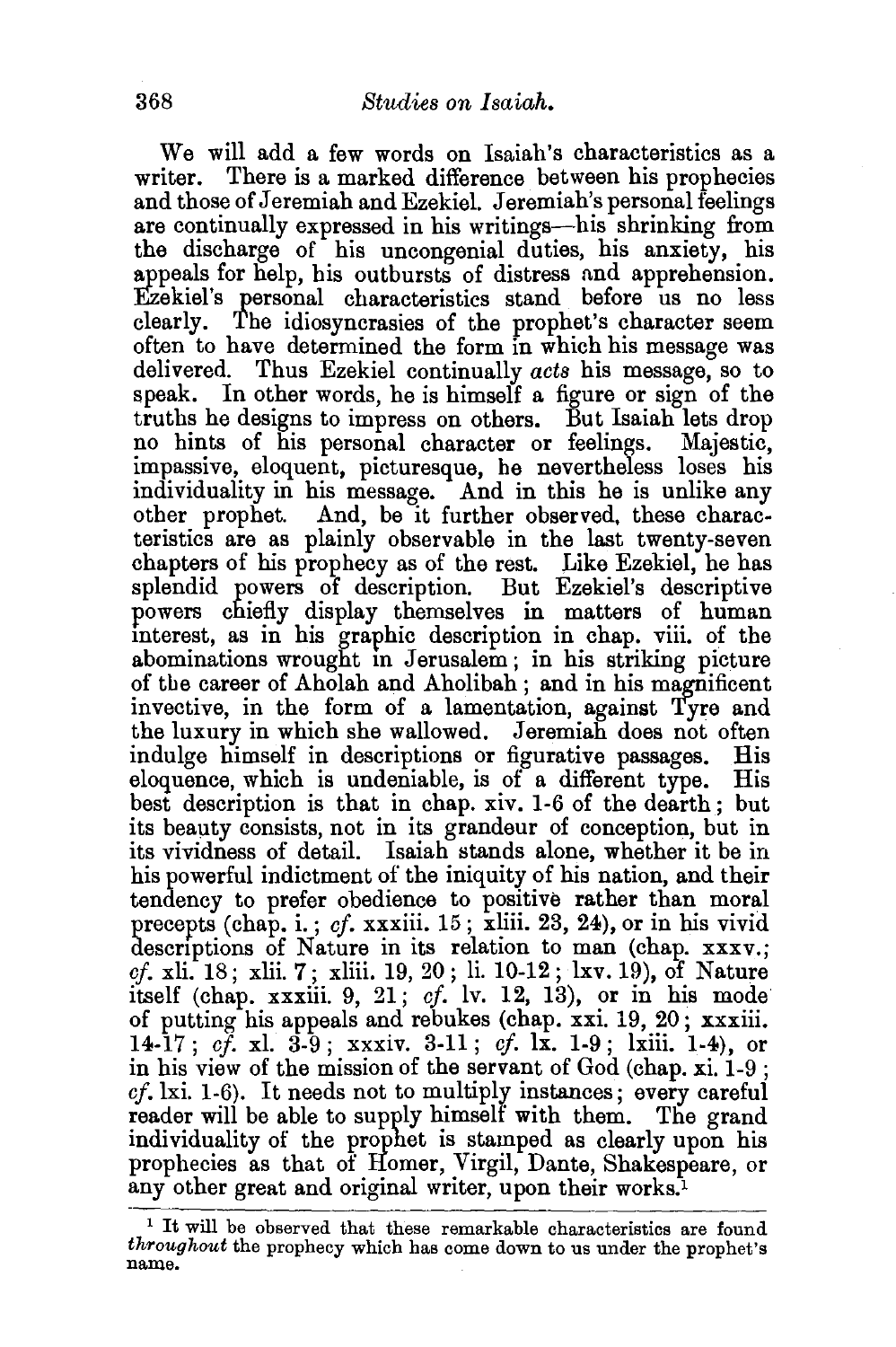A few words will be expected on the question whether, as has been of late very widely asserted, the last twenty-seven chapters of the book are by the same hand as the rest. It would, in the writer's opinion, be unwise to make questions of authorship, as distinguished from that of authority, into tests of orthodoxy. Nevertheless, it must be remarked that while it is possibly a matter of comparatively small consequence whether the latter part of the prophecy of Isaiah be by the same hand as the rest or not, it is a matter of considerable importance by what arguments the difference of authorship is supposed to have been established. Learned University Professors have been content to rest the distinction between the " first " and " second " Isaiah simply and solely upon the considerations (1) that in the later chapters the standpoint of the prophet is Babylon, whereas in the former it is Jerusalem; and (2) that in the former part of the prophecy the Messiah is regarded as one who brings salvation, in the latter He is depicted as the suffering servant of the Lord. With regard to the first, it begs the whole question of supernatural or spiritual influence. With Professor G. A. Smith, it assumes that miraculous vision of things future is a thing impossible, a proposition which no instructed Christian will be ready to concede. The second argument, if argument it can be called, is certainly not a little surprising. It assumes that a writer cannot possibly regard a subject from two different points of view-an assumption which to state is to refute. The writer of these lines has for years past been discussing the question of Biblical Criticism in the CHURCHMAN from the historical and literary standpoint. In the present papers he is discussing it from the point of view of prophecy. Therefore, on the principles of the University Professor of the day, his present papers cannot be his, but must be those of somebody else. Such logic as this it is which prevents the present writer, and urges him to the endeavour to prevent as many other people as possible, from being as content as apparently very many of them are at present-jurare in verba magistri.

Nor is this all. The supporters of the "second Isaiah " are wont to allure their readers, as one endeavours to capture a reluctant horse, by the argument that, after all, there are only two. But when one comes to look into the matter, we find that this is hardly an ingenuous statement of fact. The same principles which prove the existence of a second Isaiah are found to prove that there are three, and possibly several more, Isaiahs, who have contributed their mite to the common store. Mr. Skinner, in the "Cambridge Bible for Schools," tells us that " a little over two-thirds of the prophetic chapters " in the first part of Isaiah are by the prophet.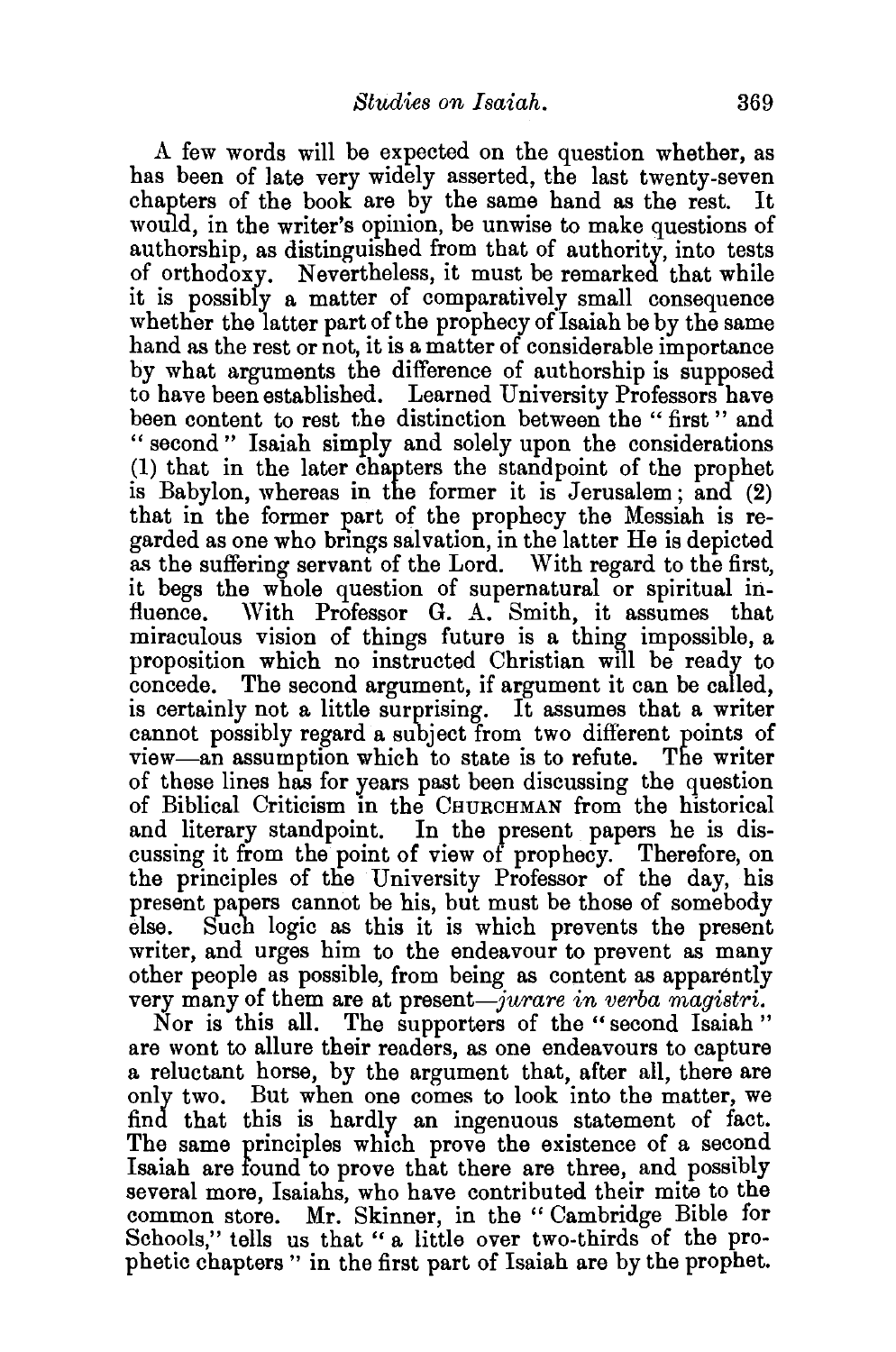That is to say, about twenty-four chapters. And from these twenty-four chapters " stylistic features " are deduced from which we are supposed to be able to obtain a clear idea of the characteristics of the author's work.1 The same writer gives an analysis of the contents of the "second Isaiah," which seems to be conducted on the principle that all similarities of expression between it and the former part go for nothing, while all differences of expression are vital; and that all the contrasts in style noticed by Dr. Driver are of consequence, while all the coincidences gathered together in Mrs. Jeffreys' valuable little book (the Hebrew scholarship of which is attested by scholars so well known as Dr. Sinker and Professor Margoliouth) are of no consequence. It is true that the alliteration which is so marked a feature in the first part of the prophet's writings does not occur so markedly in the other. Still, it is *found,* and it may fairly be alleged that the differences are no greater than might be expected in the same writer when treating of a different subject at a different time of his life. One of the coincidences which are explained away is the term "Holy One of Israel," an expression which only occurs five times outside the writings of Isaiah, and then only in writers subsequent to him.2 The admission is made that " each writer is gifted in an unusual degree with the sense of sublimity," but " the sublimity of Isaiah's images is that of concentrated (often destructive) energy"-after exquisite pictures, such as that of chap. xxxv., have been eliminated, let us remember, and only twenty-four chapters left-while " the later writer's imagination revels chiefly in the thought of physical magnitude, the spacious heavens," and so on (in spite of the contents of chaps. xl., xli., xlii., xliv., xlvii., li., lii., liii. ; indeed, pretty nearly every chapter of the " second Isaiah" bears witness, like the first thirty-five chapters, to the prophet's power of imagination and of forcible and minute description. Once more, we may note that the Jews were not inclined to allow their prophets to be anonymous. Even the one chapter of Obadiah was attested by the author's name. Is it likely that the greatest and most splendid of them would have been allowed to remain unknown? And *could* 

which is "post-exilic," is repeatedly quoted by the "second," or ought we<br>to call him the *tenth*, Isaiah.<br><sup>2</sup> It is hardly fair, it may be added, to select a few of the "stylistic"<br>coincidences in the prophet's writings attention," and then to describe them as a "somewhat slender array."

<sup>1</sup> The parts of the first thirty-five chapters which are not by Isaiah are given as follows : xi. 10-16, xii., xiii.-xiv. 23, xv., xvi. (these chapters contain a postscript by Isaiah, xxi., xxiv.-xxvii., xxxiii., xxxiv., xxxv.). Of course, this list depends on the assumption that the prophet could not have foreseen the events which he predicts. It is odd that chap. xxxv., which is "post-exilic," is repeatedly quoted by the "second," or ought we